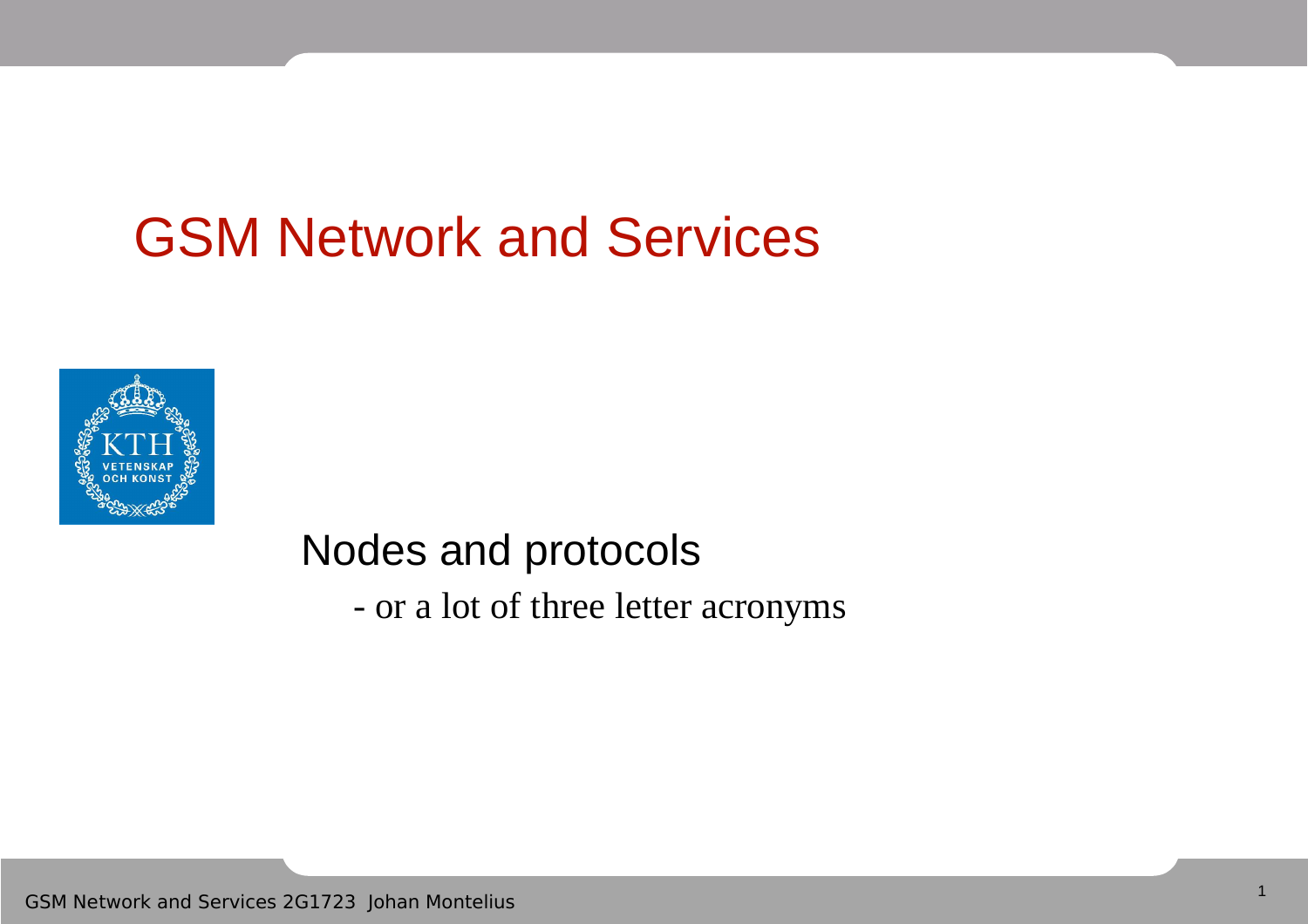

PLMN - public land mobile network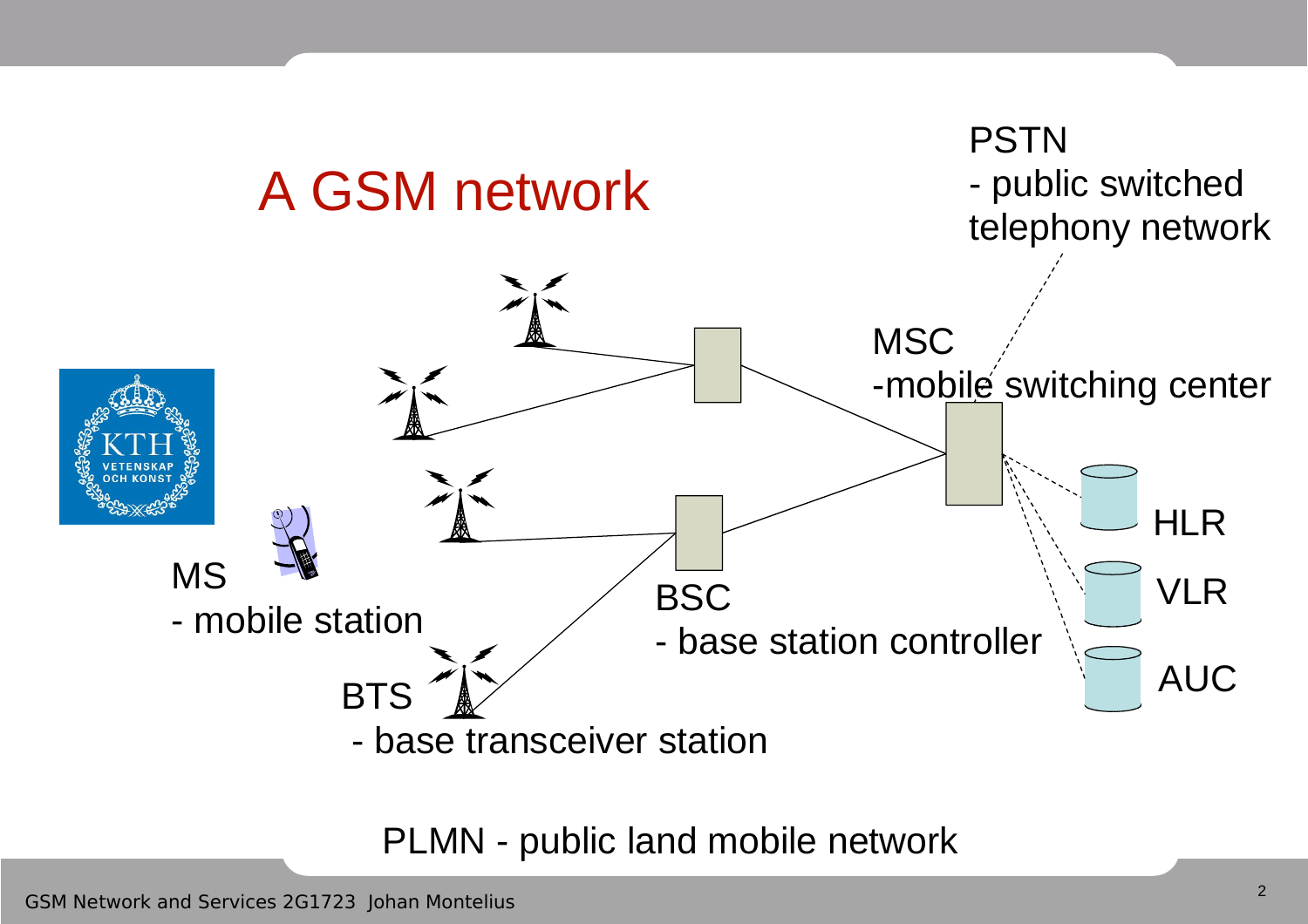# The mobile station

- Mobile station (MS) consist of
	- Mobile Equipment
	- Subscriber Identity Module (SIM)
	- The operator owns the SIM
		- Subscriber identity
		- Secret keys for encryption
		- Allowed networks
		- User information
		- Operator specific applications



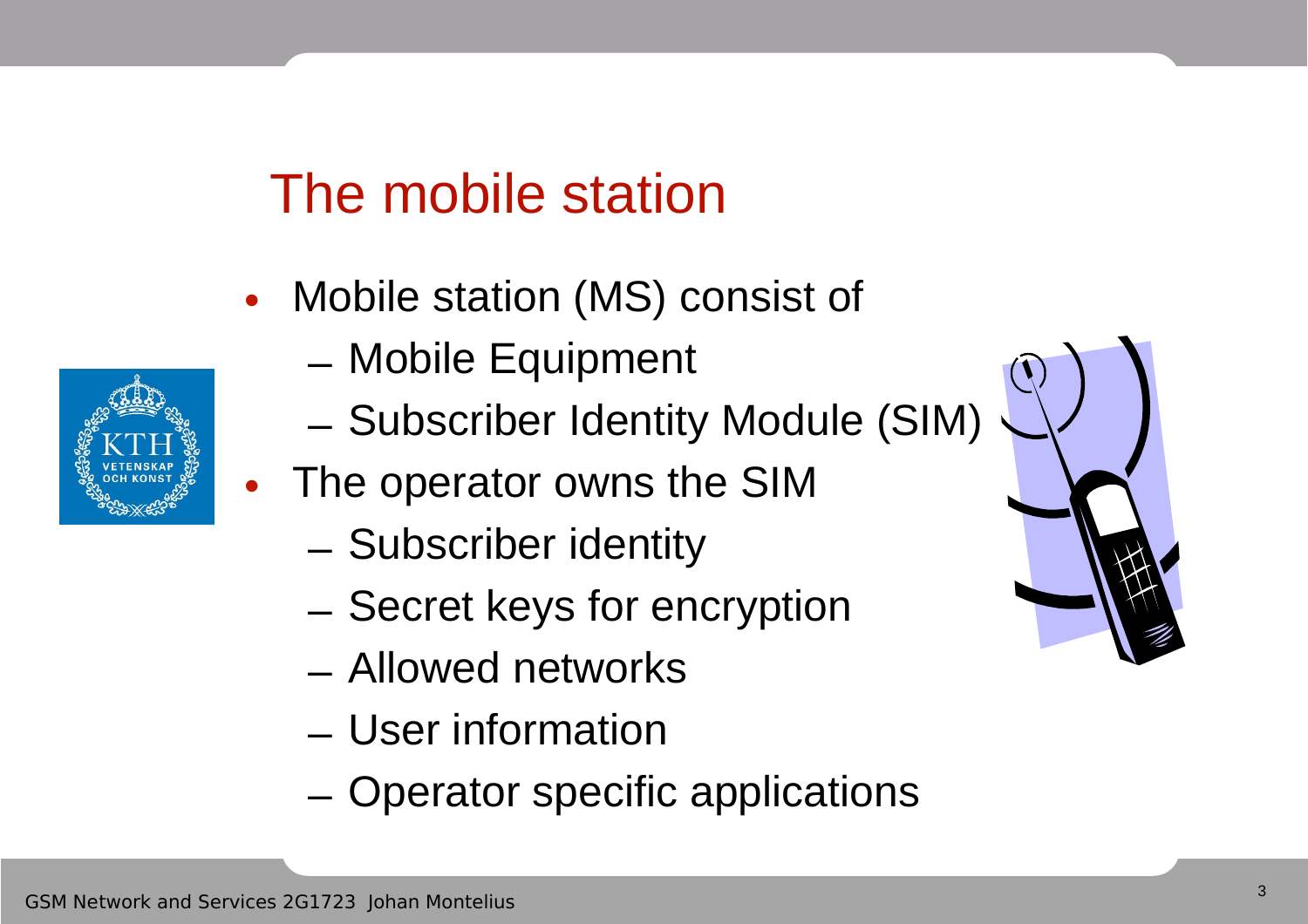# Mobile station addresses - IMSI

- IMSI International Mobile Subscriber Identity – 240071234567890
	- Mobile Country Code (MCC), 3 digits ex 240
	- Mobile Network Code (MNC), 2 digits ex 07
	- Mobile Subscriber Id Number (MSIN), up to 10 digits
	- Identifies the SIM card

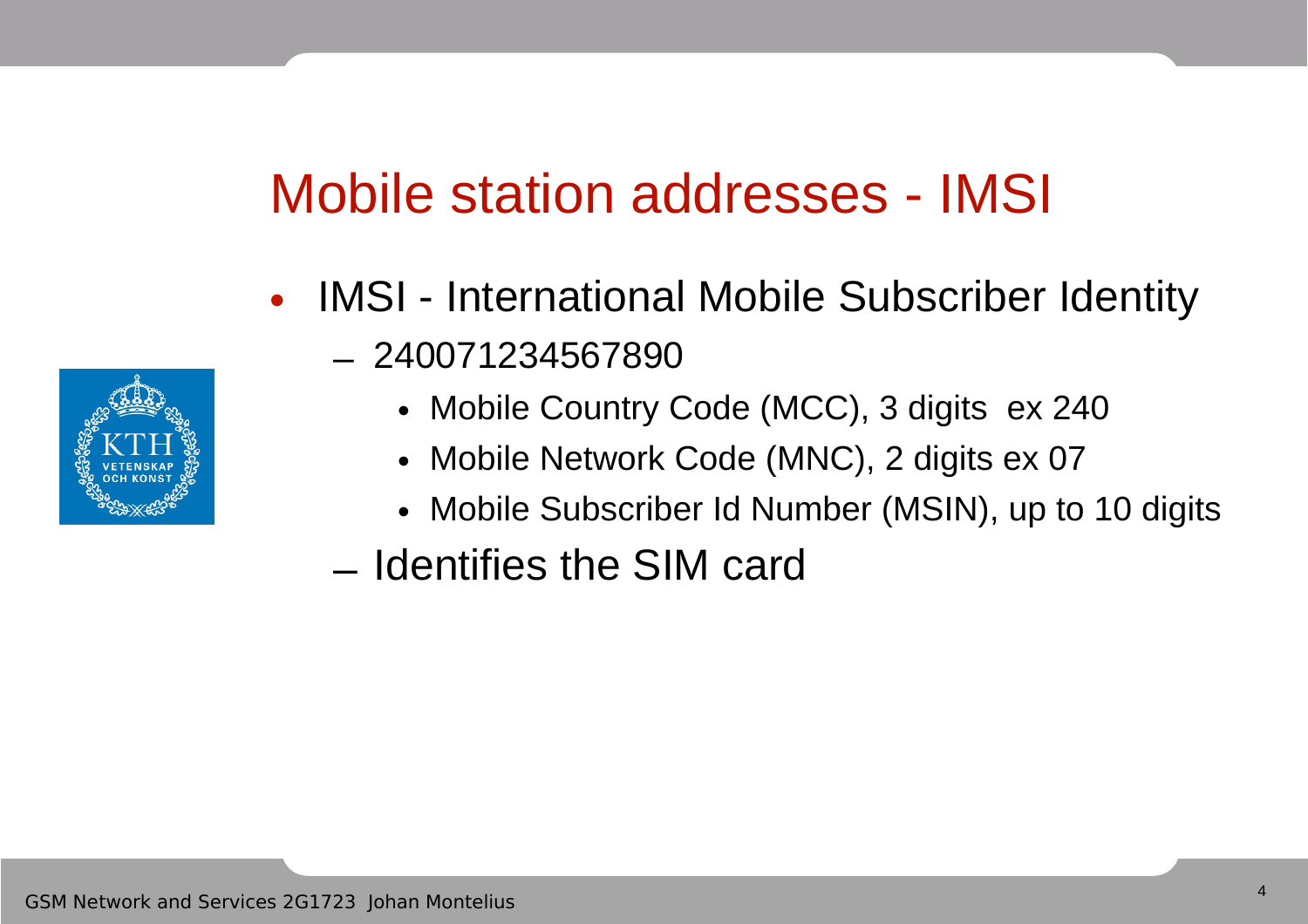# Mobile station addresses - IMEI

- IMEI International Mobile Equipment **Identity** 
	- fifteen digits written on the back of your mobile
	- has changes format in phase 2 and 2+
	- Type Allocation (8), Serial number (6), Check (1)
	- Used for stolen/malfunctioning terminals

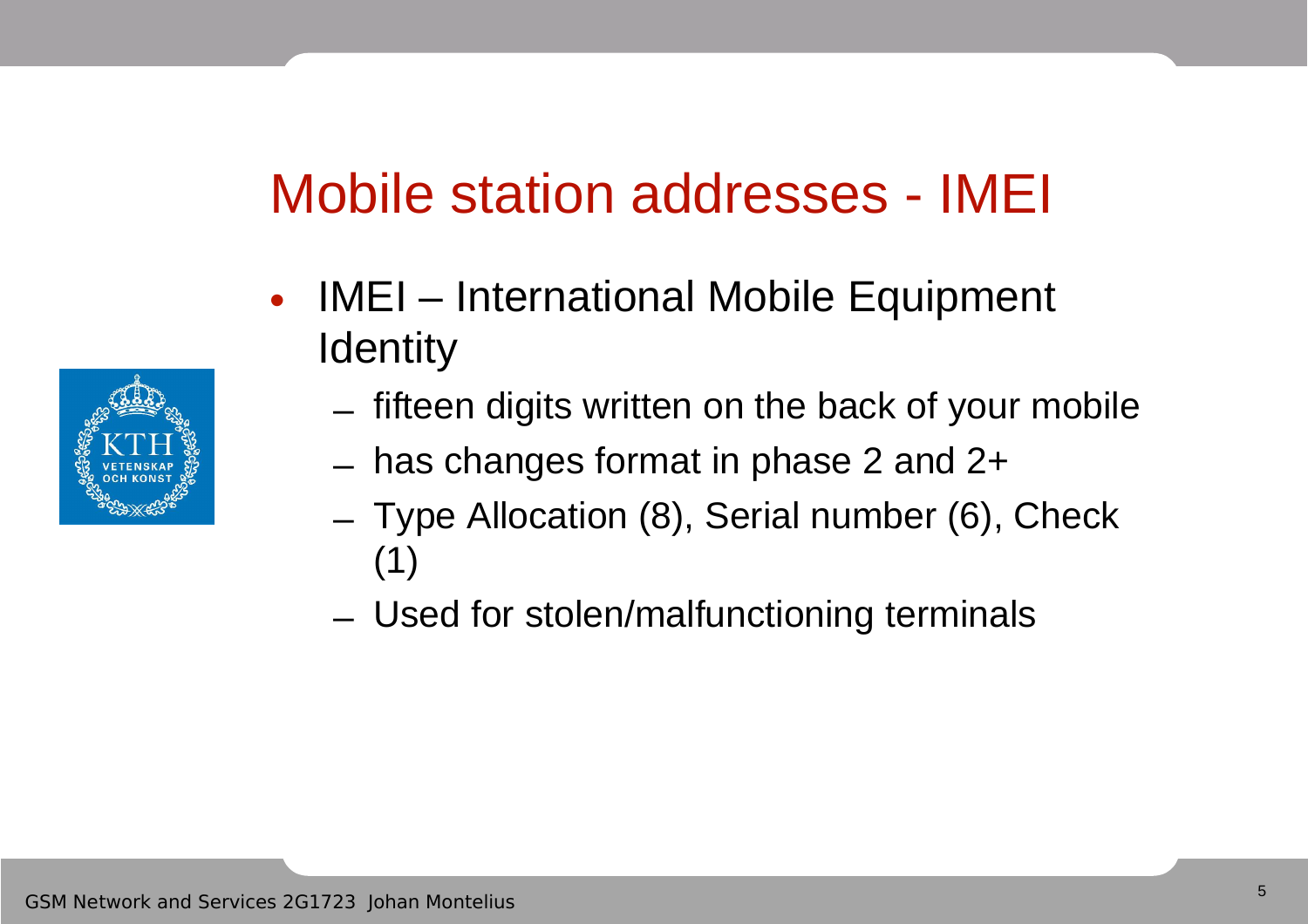## Address of a user - MSISDN



- Mobile Subscriber ISDN Number E.164
	- Integrated Services Digital Networks, the services of digital telephony networks
	- this is your phone number
- **Structure** 
	- $-$  Country Code (CC),  $1 3$  digits (46 for Sweden)
	- National Destination Code (NDC), 2-3 digits (709 for Vodafone)
	- Subscriber Number (SN), max 10 digits (757812 for me)
- Mobile networks thus distinguish the address to you from the address to the station. This is something that PSTN also would benefit from.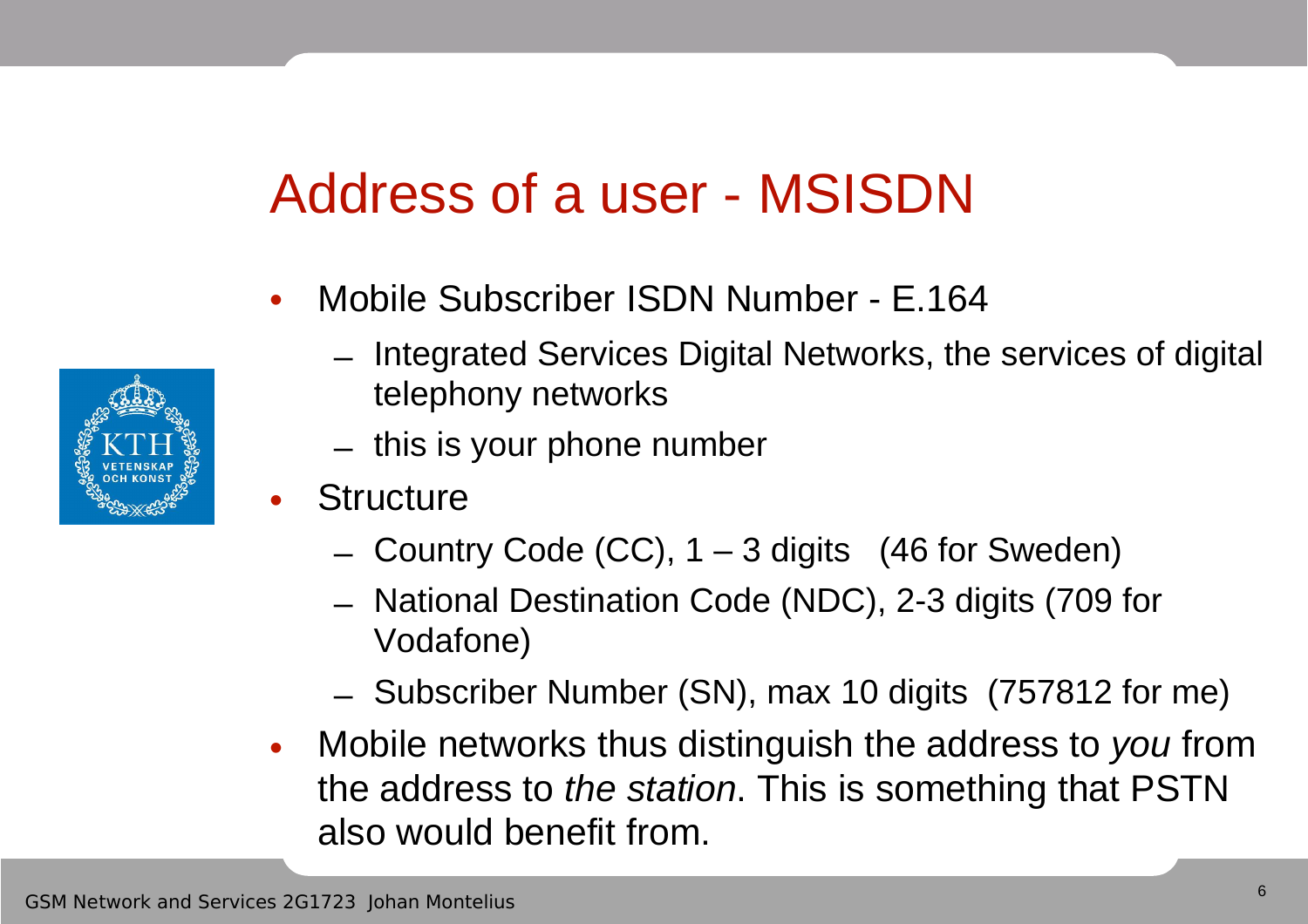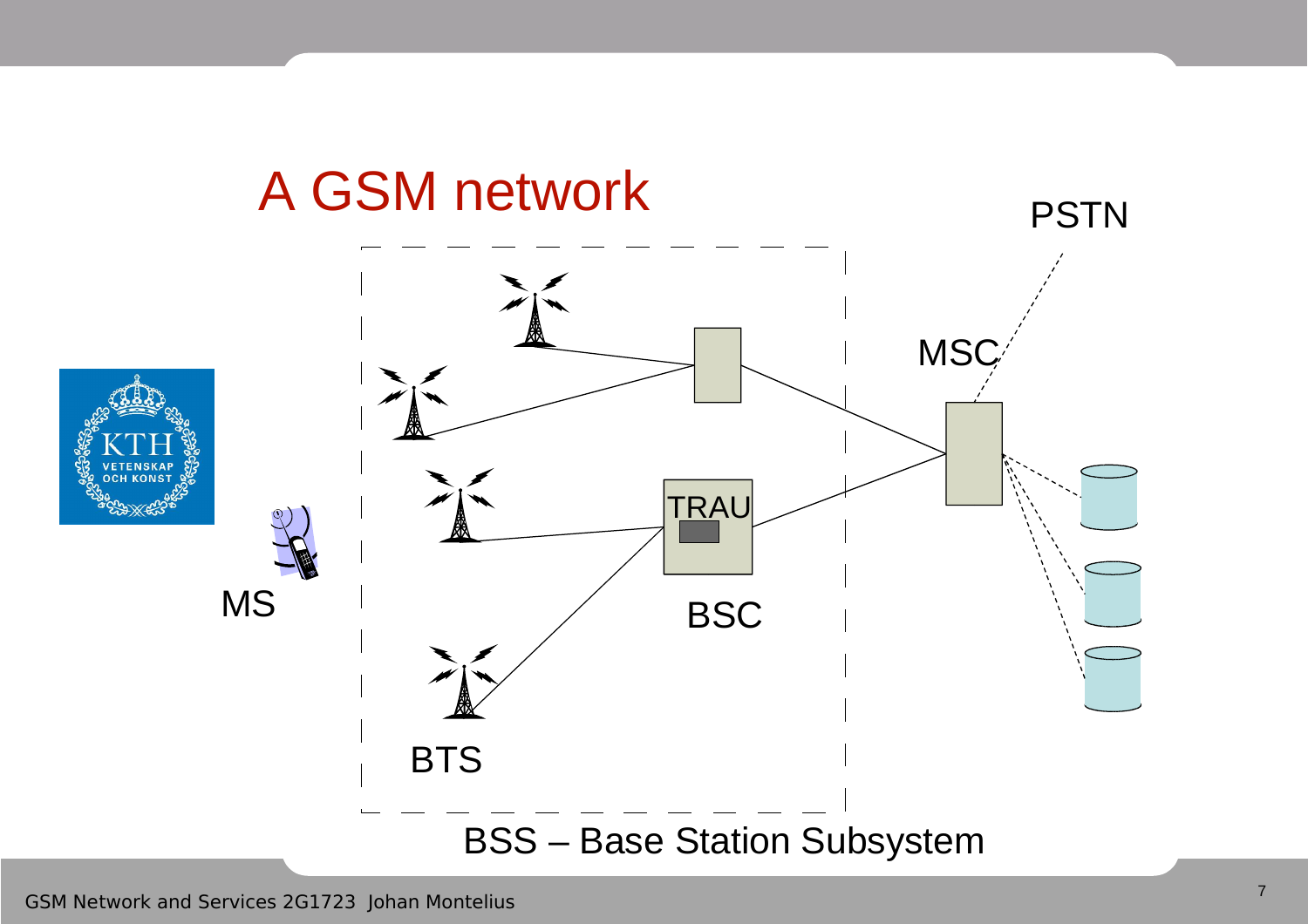# BTS – Base Transceiver Station

- A BTS handles 2 to 6 transceivers connected to one to three antennas.
- Each transceiver handles a carrier.
- Antenna configuration
	- 1 omni-directional or sector
	- 2 to 3, each in a 180 or 120 degree sectors
- The transceivers of an antenna can be grouped in one or more cells covering the same area.
- Normally what you see is only the antenna, the actual BTS could be quite large.

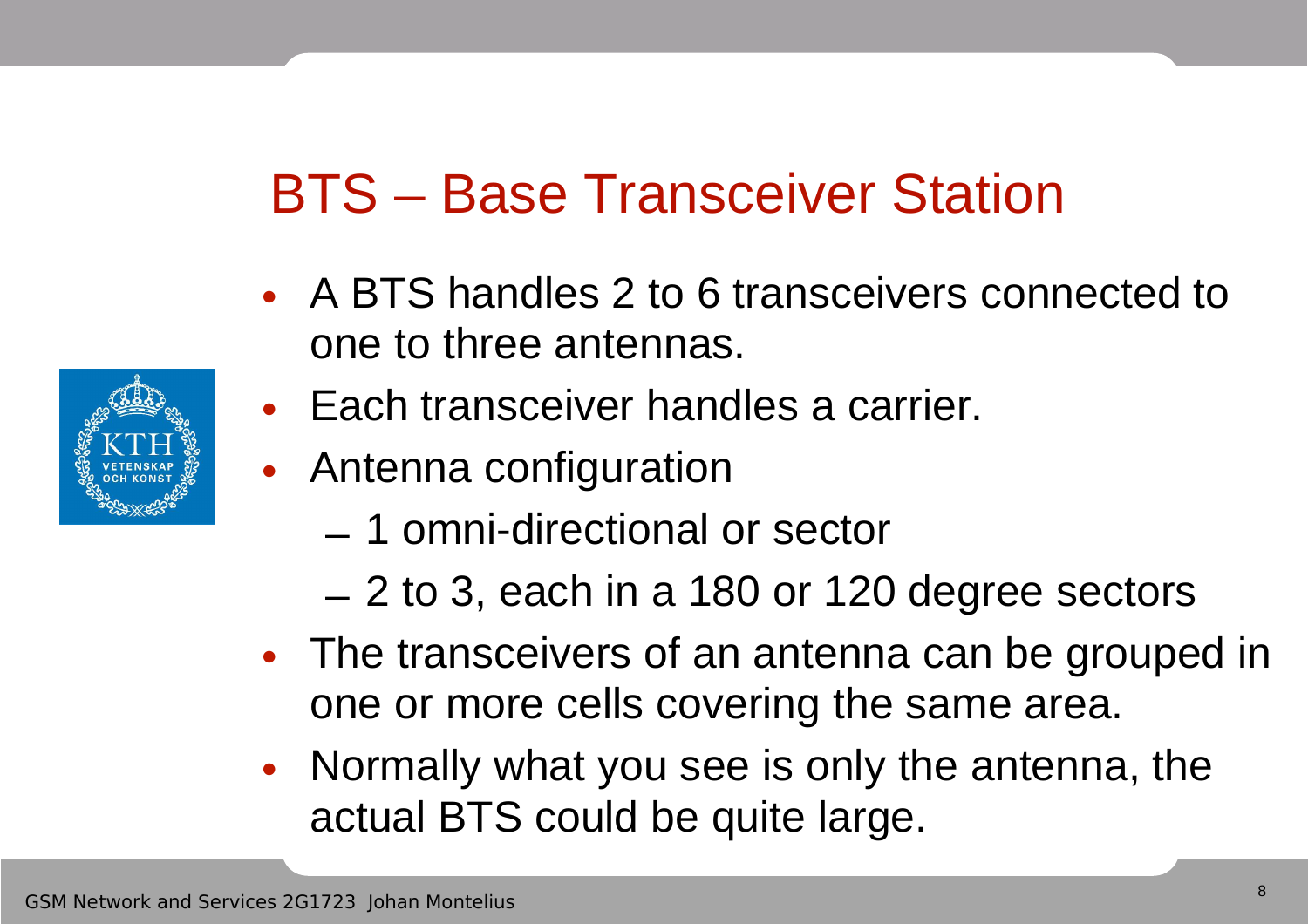# BTS Identity Code - BSIC

- 
- To be able to quickly tell the difference between base stations, or rather brodcasting channels operating in the same frequency, each base station is given a color code.
- The color code is not unique:
	- Network Color Code NCC 3 bits
	- BTS Color Code BCC 3 bits
- A PLMN has to internally assign BCC and agree with neighbouring PLMS on the NCC.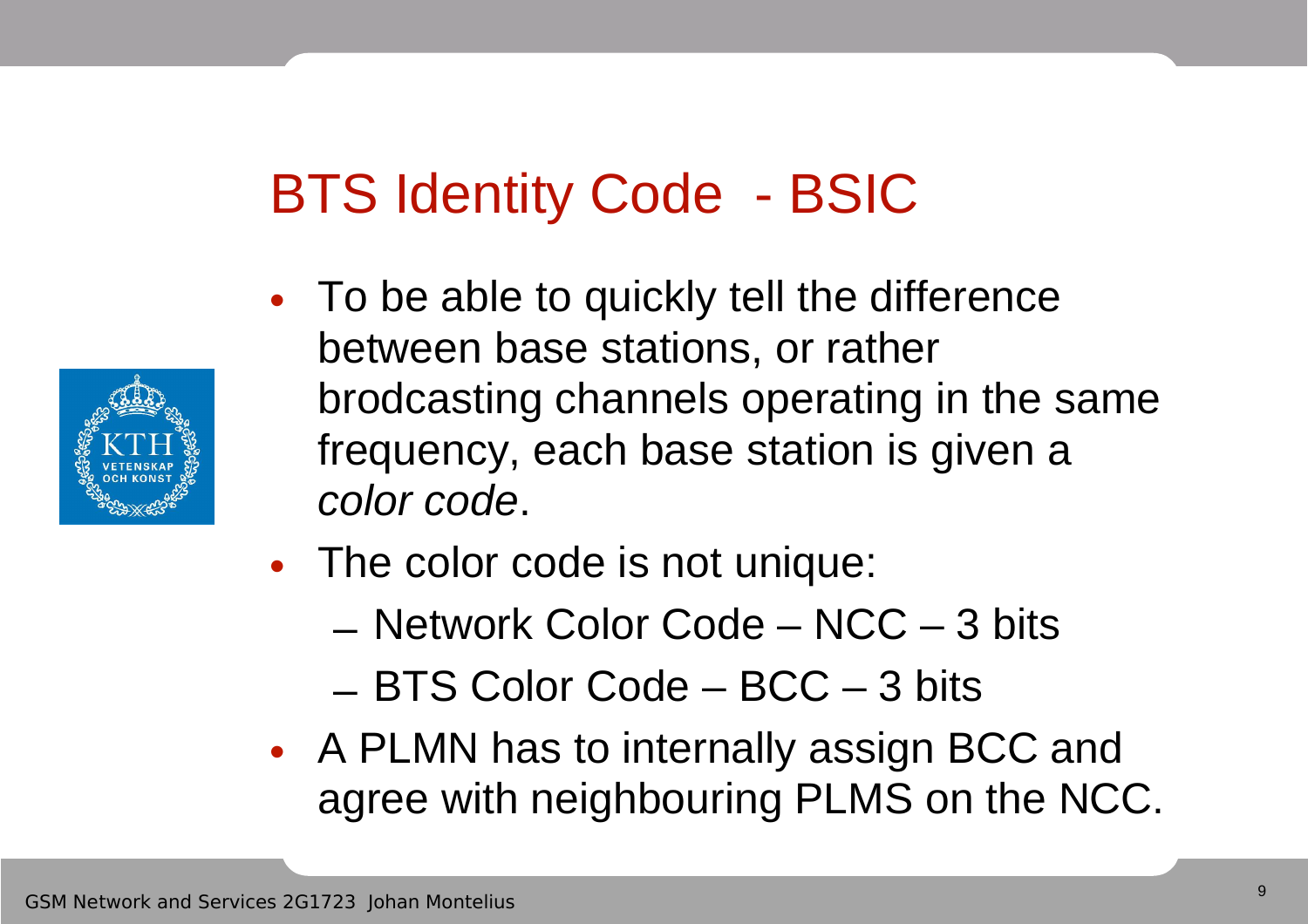## BSC – Base Station Controller

- The BSC handles everything that is related to the wireless network.
- An important role of the BSC is to configure the base stations, allocate resources to them and monitor their load.
- The functionality of the BSC could be distributed to the base stations but the base stations would be more complex and handover between base stations would be harder.

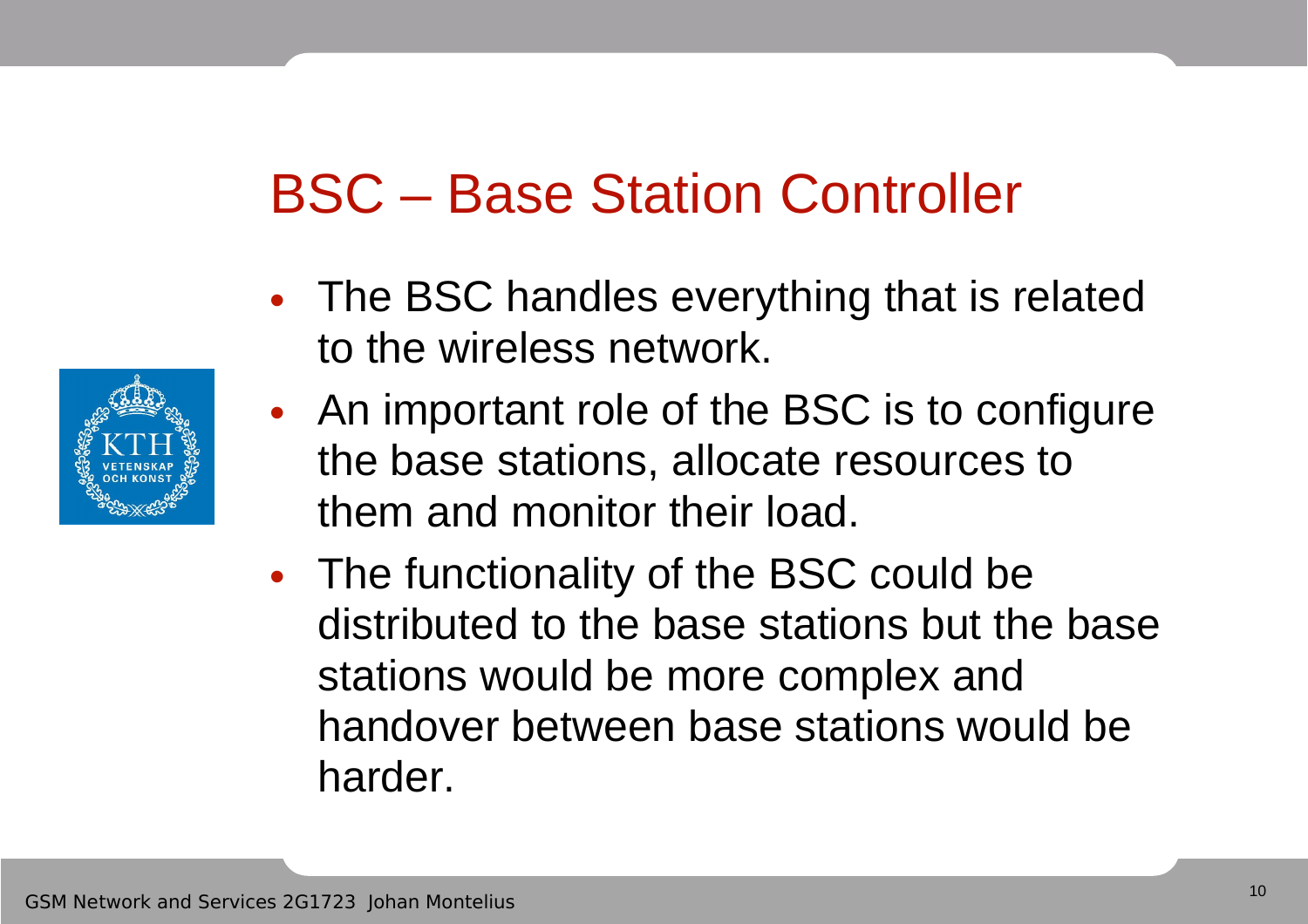# TRAU – transcoding and rate adapter unit

- The TRAU is often co-located with the BSC but could be a stand alone unit.
- Converts GSM coded voice (13/6.5 kbps) to regular ISDN code voice (64kbps).
- Why have a TRAU in the BSC and not in each BTS?
- Why have a TRAU at all?

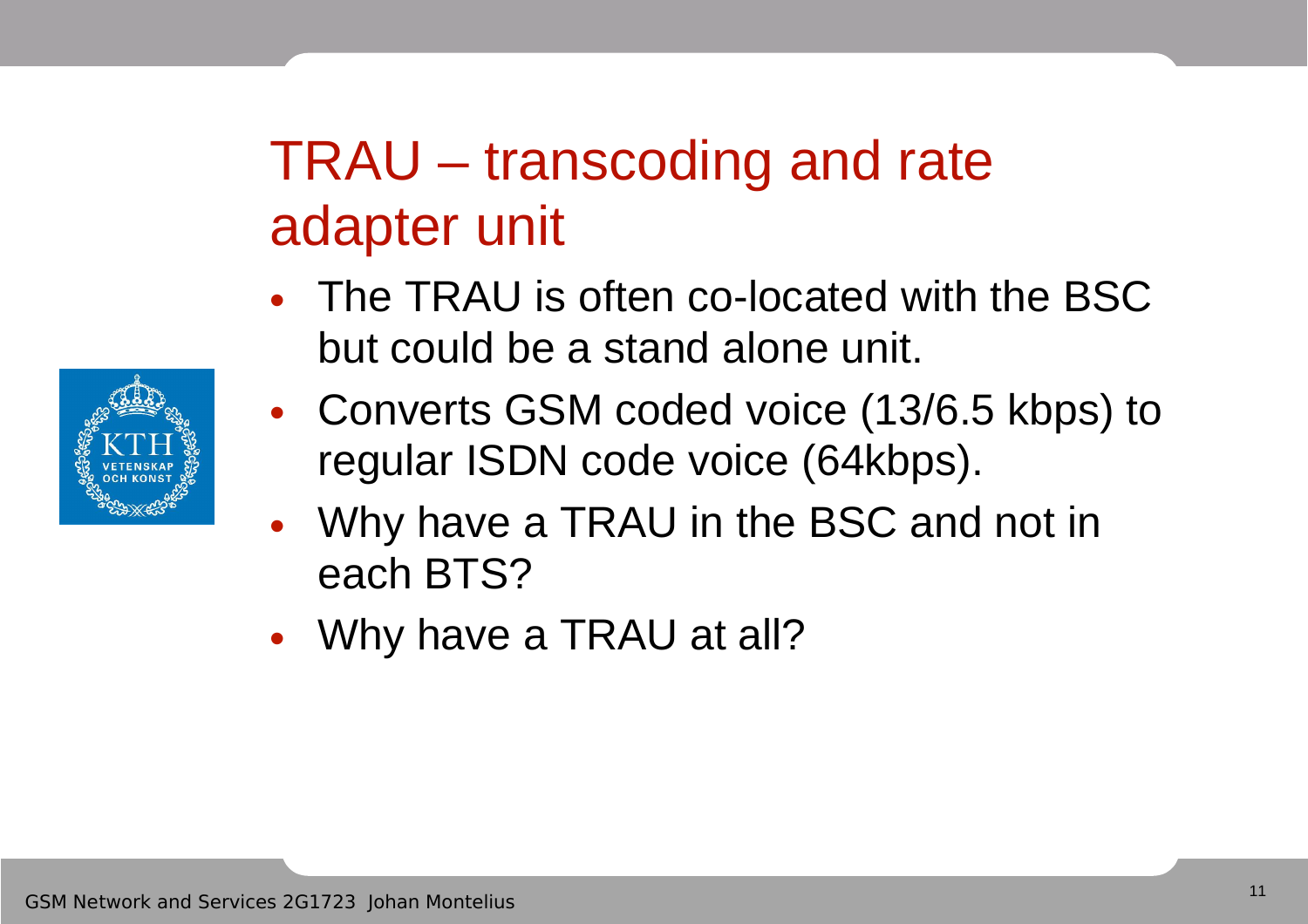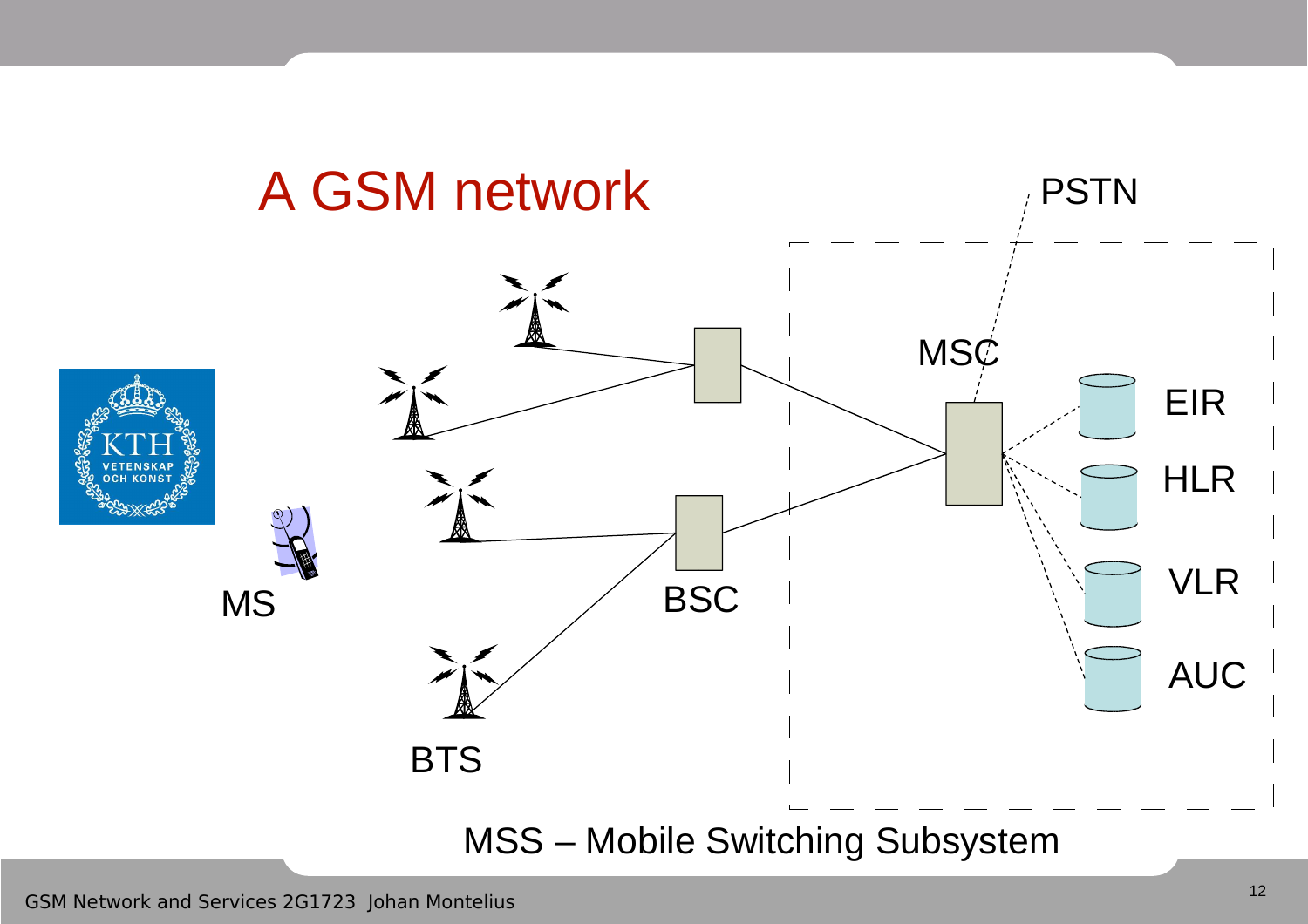#### MSS – Mobile Switching Subsystem

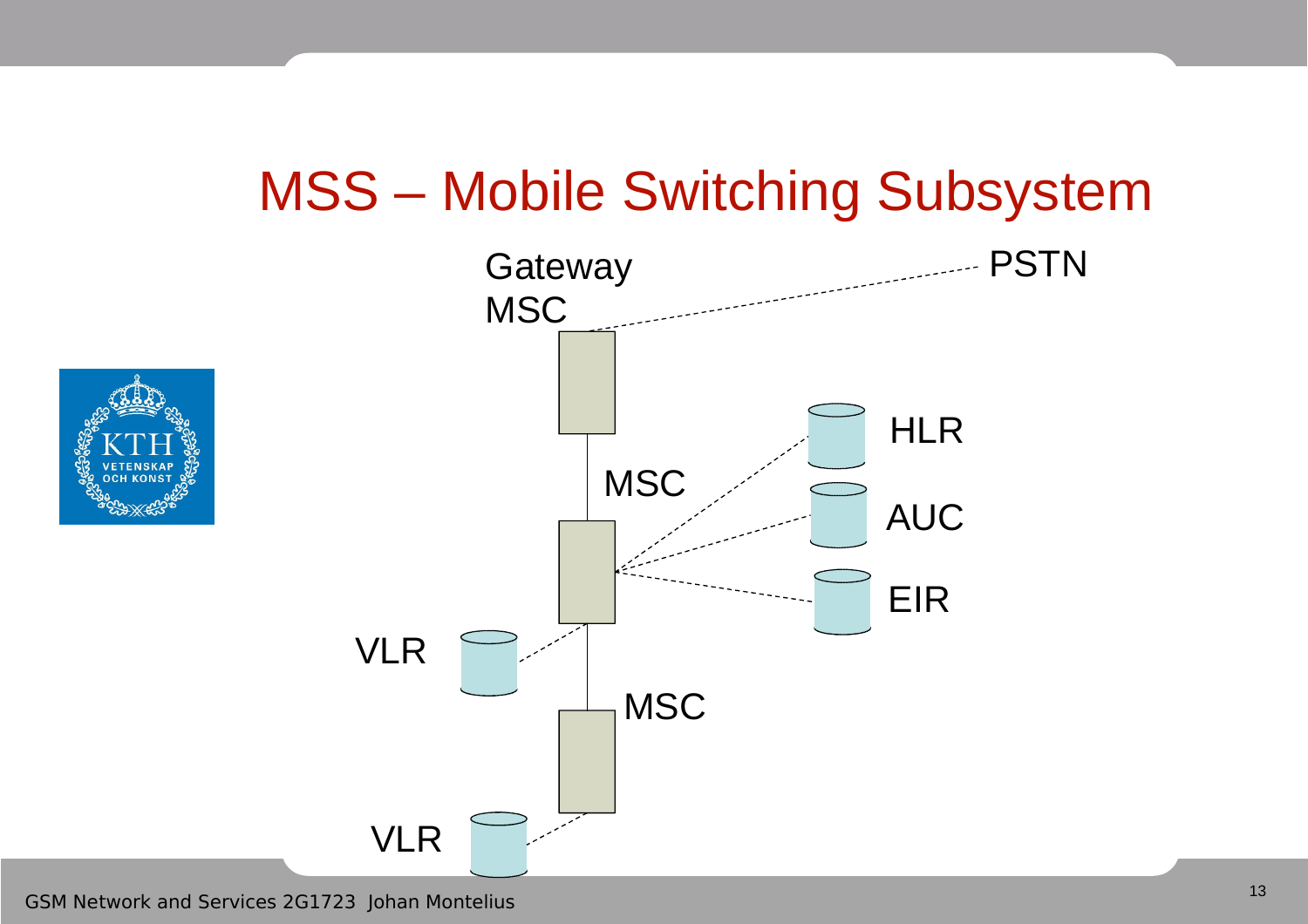#### The databases

- HLR Home Location register
	- maps phone numbers MSISDN, to subscribers IMSI
	- keeps the current VLR
- VLR Visited Location Register
	- knows in which location area the subscriber can be found
- EIR Equipment Identity Register
	- stolen phones (IMEI)
- Authentication Center
	- encryption keys for each SIM

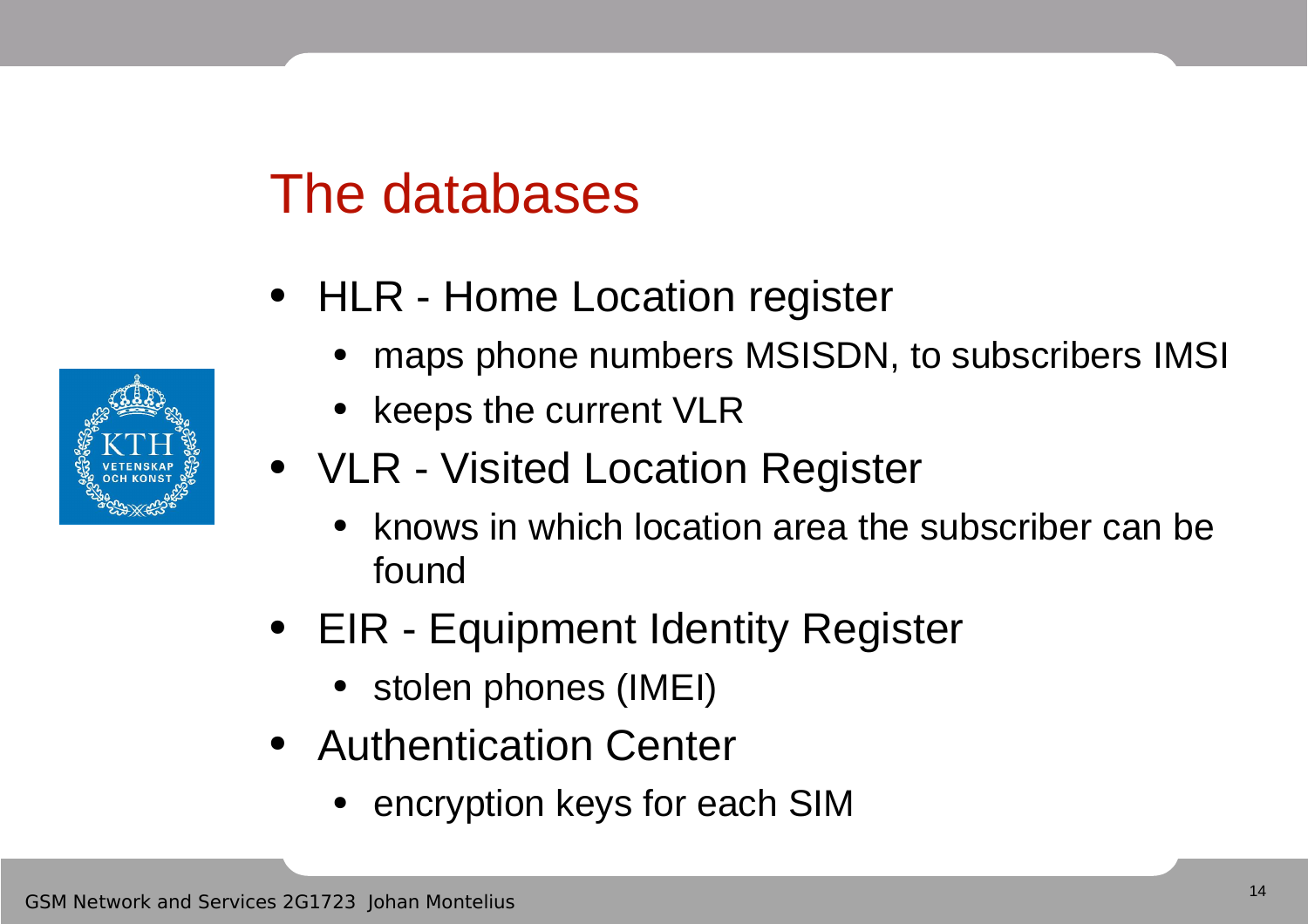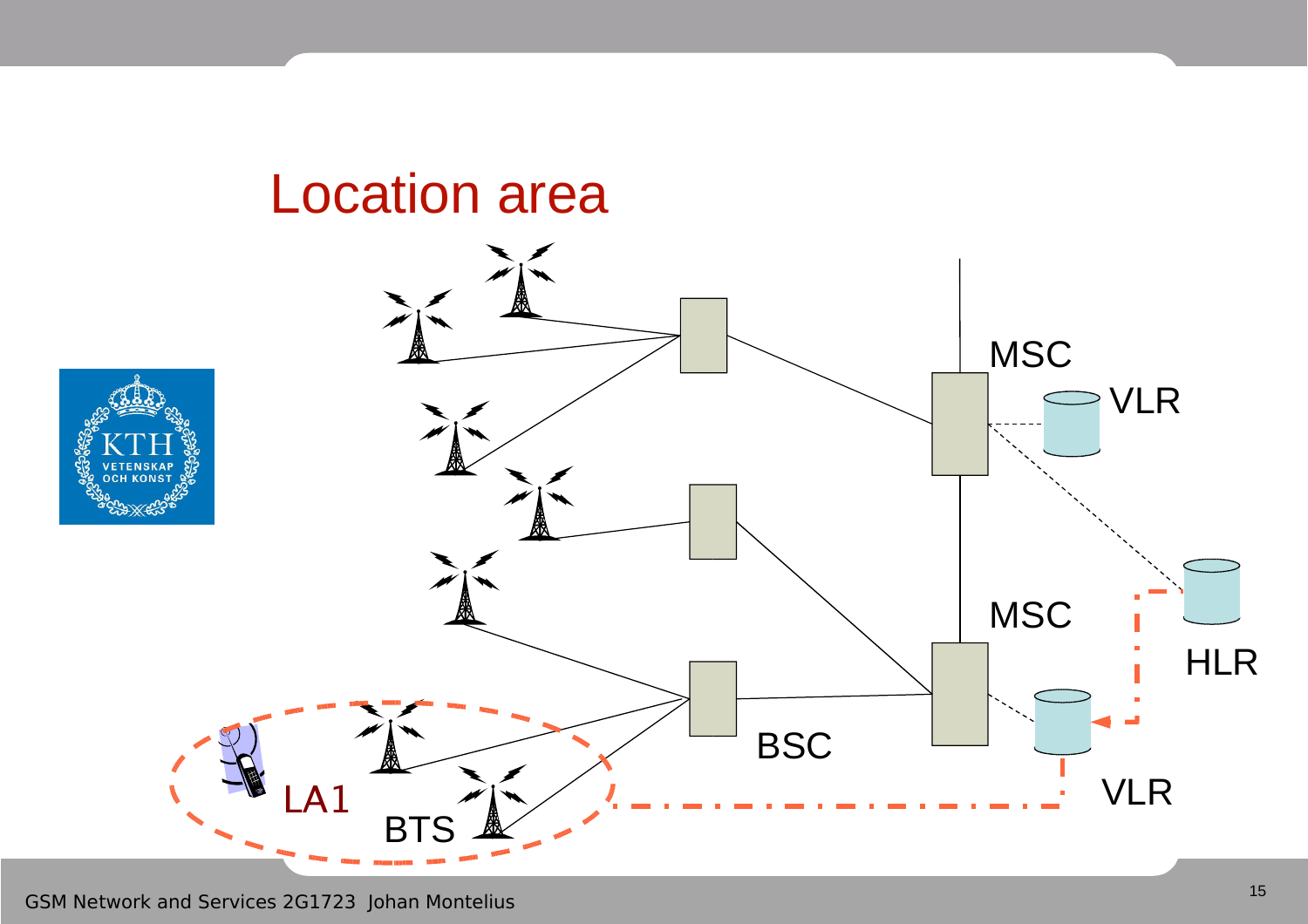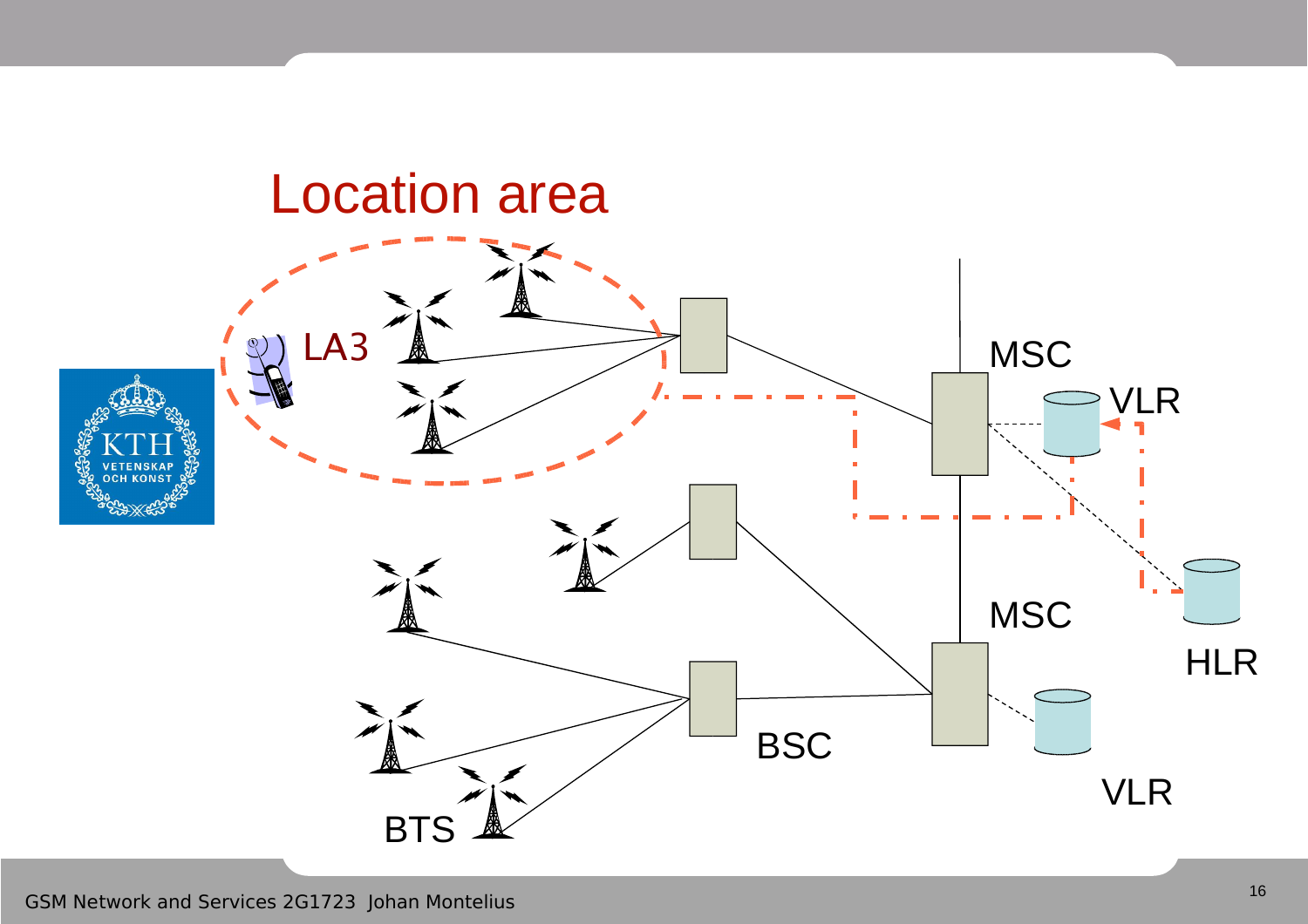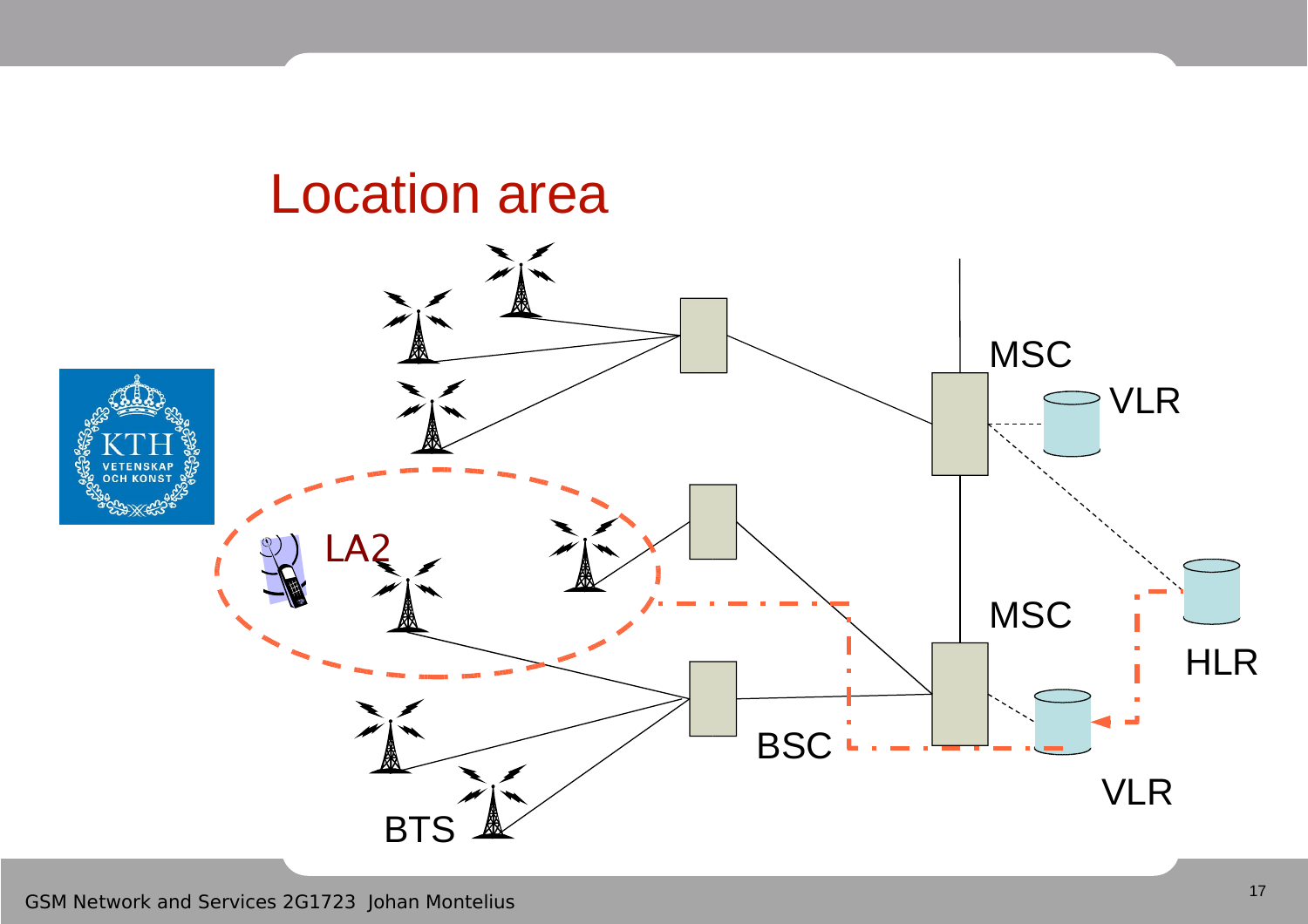## Location Area Identity

- MCC-MNC-LAC
- 
- Mobile Country Code, 3 digits
- Mobile Network code, 2 digits
- Location Area Code, 5 digits
- LAI is broadcasted by the BTS so a mobile station can determine if it has entered a new location area.
- If a new location area is entered the MSC is in formed and the VLR (and HLR) is updated.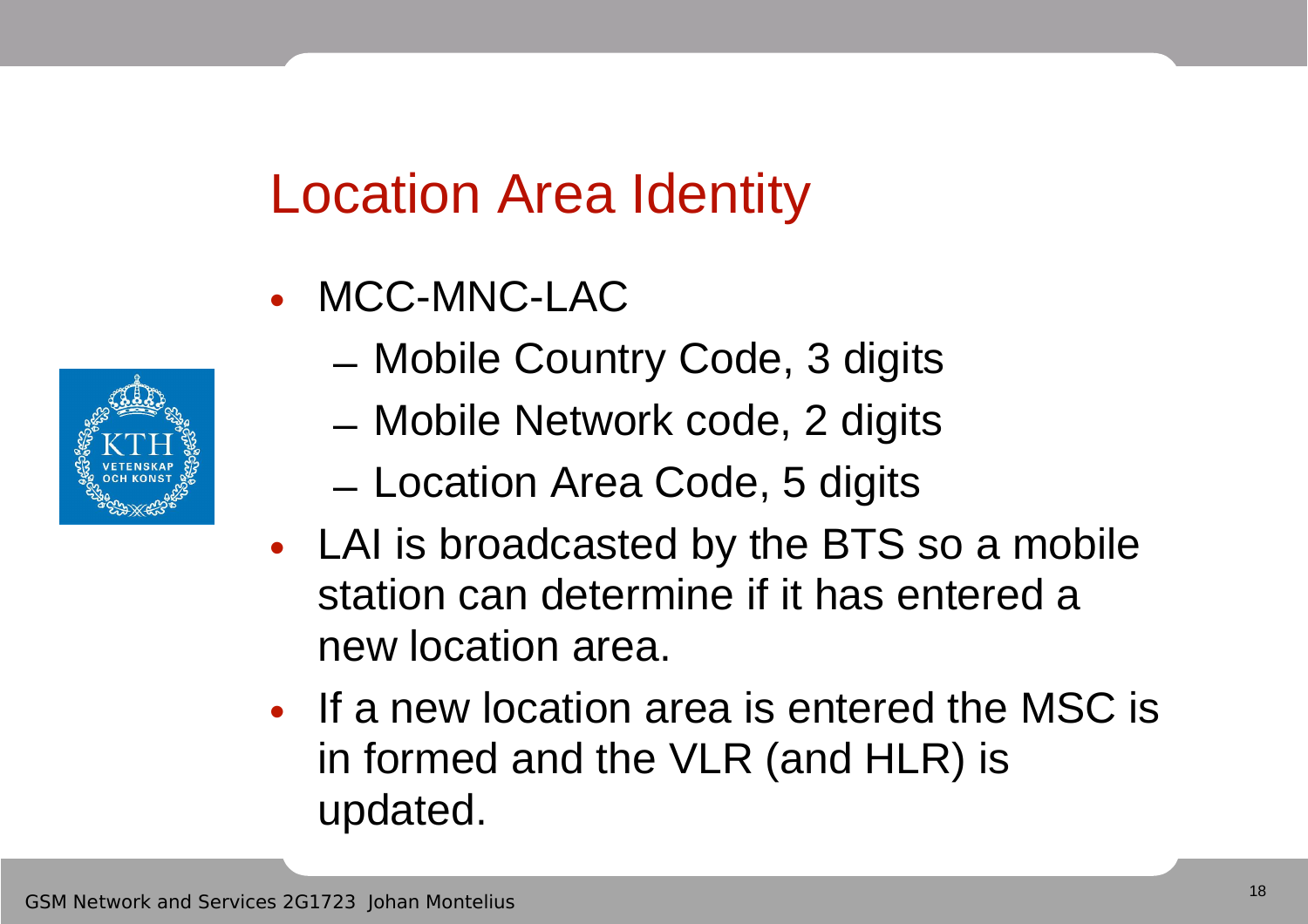# Cell Identifier

- Each cell in a location area is allocated a Cell Identity, CI, constsing of 16 bits.
- The CI and LAI form a globaly unique identifier of a cell.

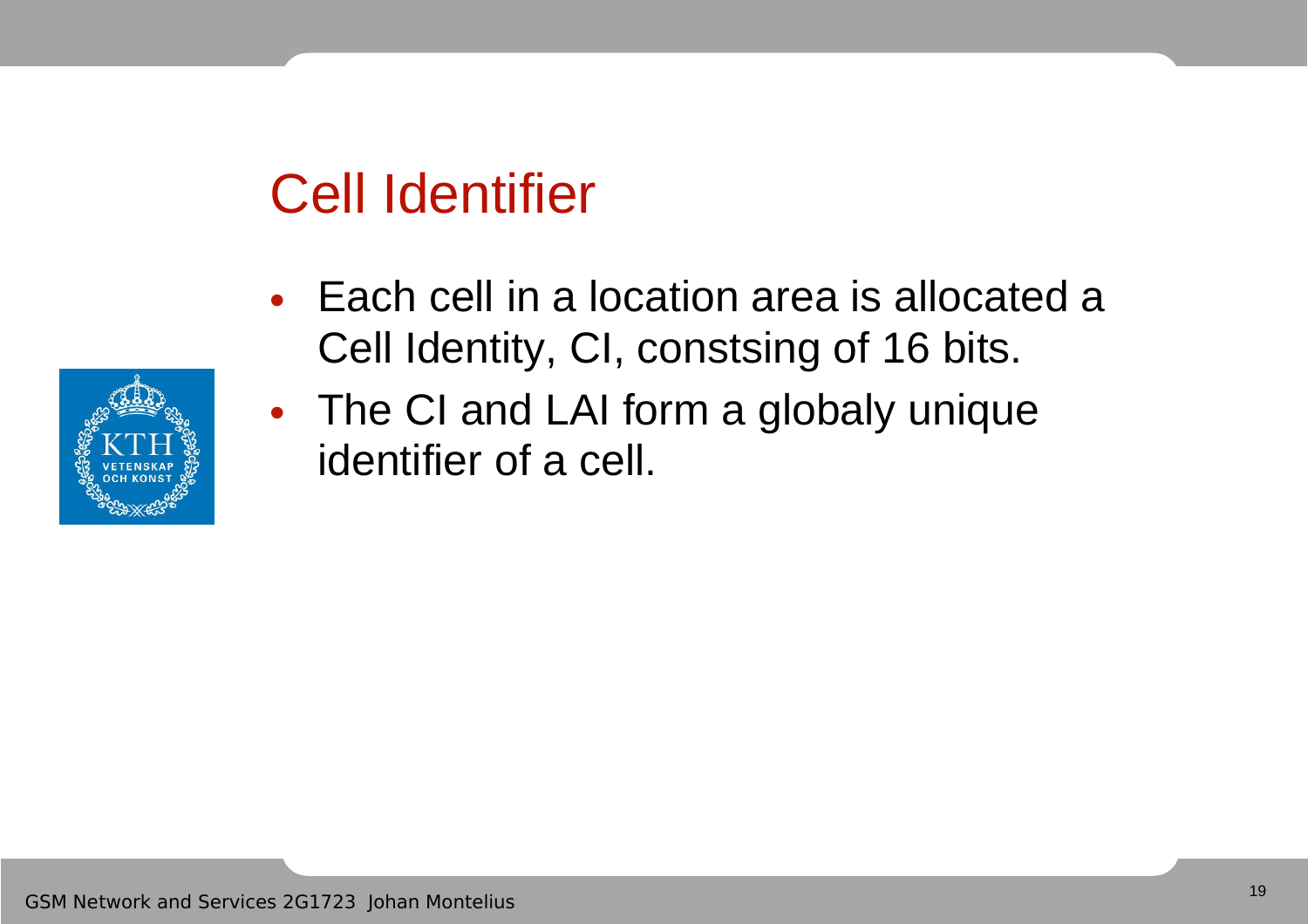#### Authentication Center - AUC

- The AUC holds the secret key that is shared between the SIM and the network.
- The key never leaves the SIM nor the AUC.
- Network nodes can request the encryption of a set of challenges from the AUC. A challenge is then sent to the mobile station and if the respond matches the subscriber is authenticated.
- The authentication process also controls encryption for privacy.

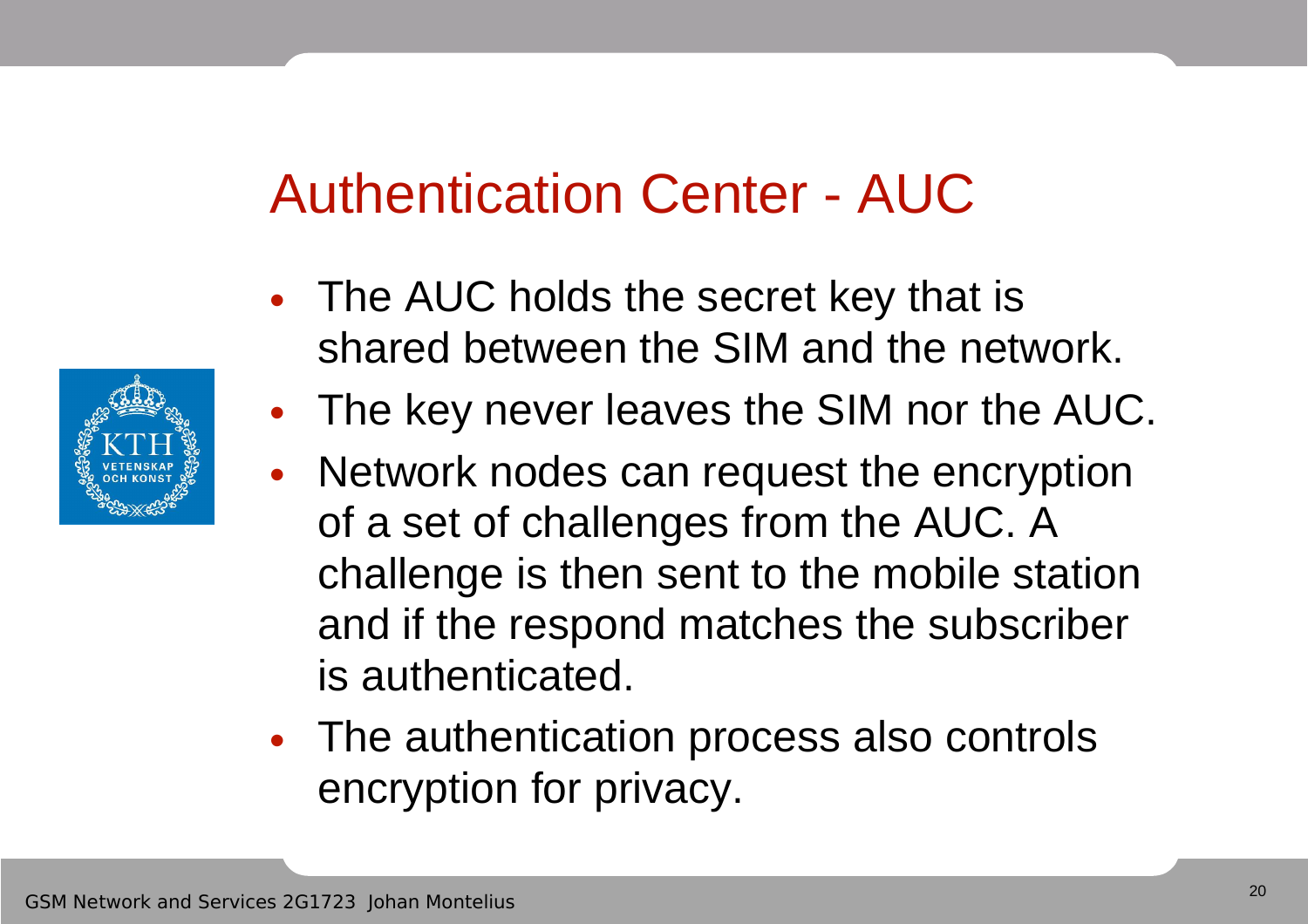# Equipment Identity Register - EIR

- The EIR keeps a black list of stolen phones that should be barred from access.
- Stolen phones can be re-flashed with a new IMEI and thus avoid the EIR check.
- EIR can also block phones that are malfunctioning and disturb the network.

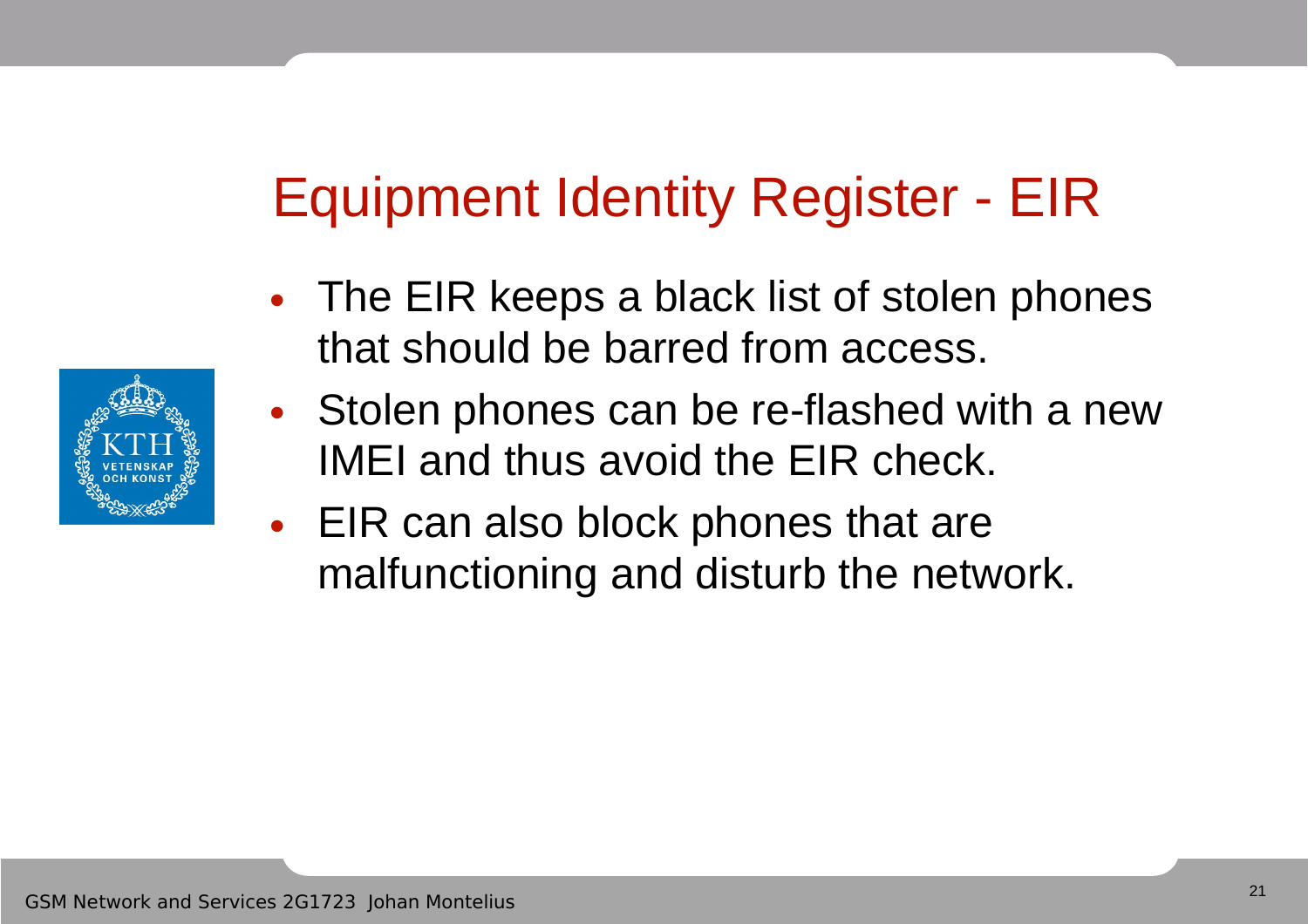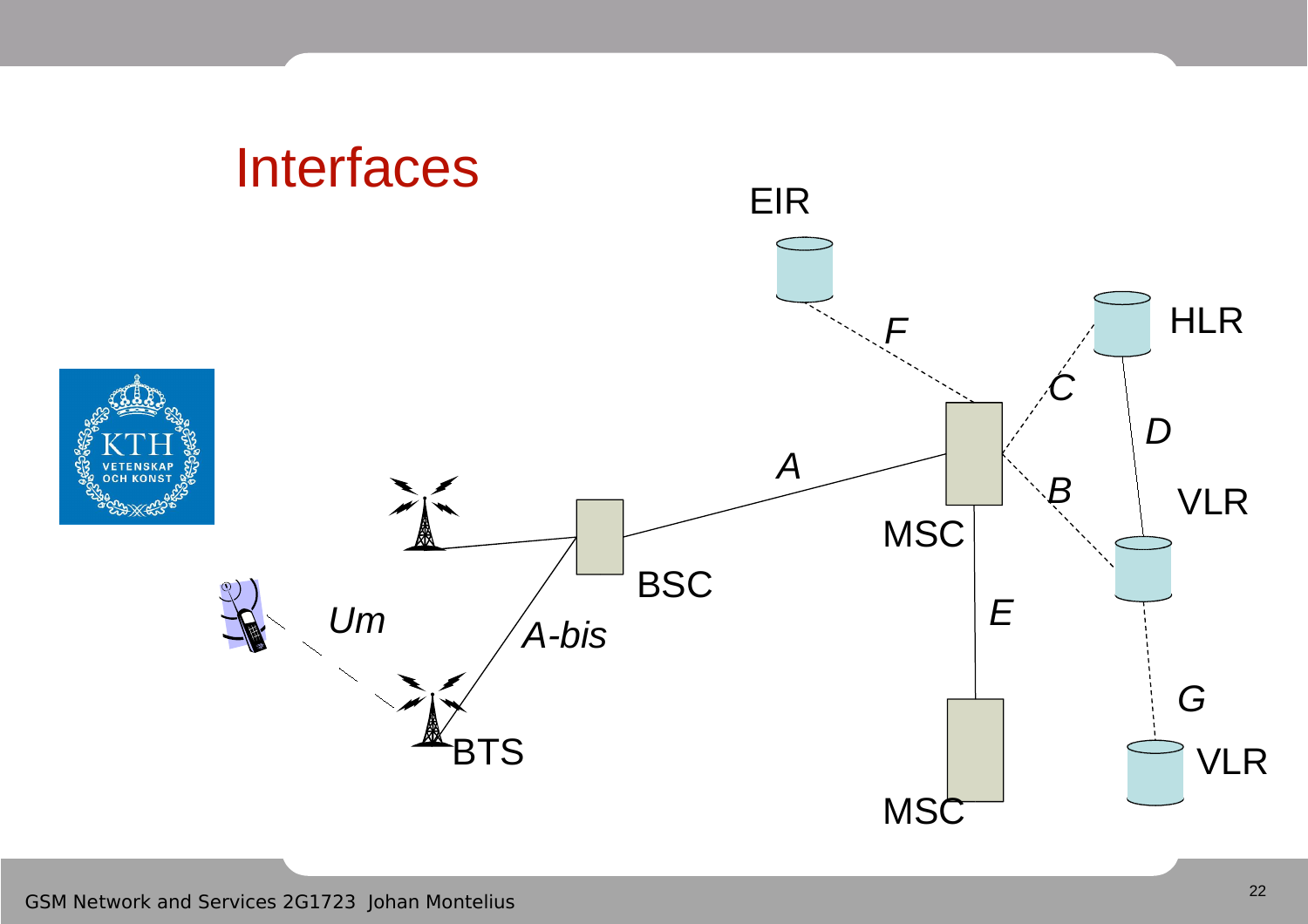# Signaling systems

- Mobile Switching Subsystem
	- The signaling in the MSS is buit on SS7.
	- Mobile Application Part MAP is used between the MSC and databases.
	- BSSMAP is used between the MSC and BSC
- The Base Station Subsystem
	- uses LAPD, the signaling protocol of ISDN

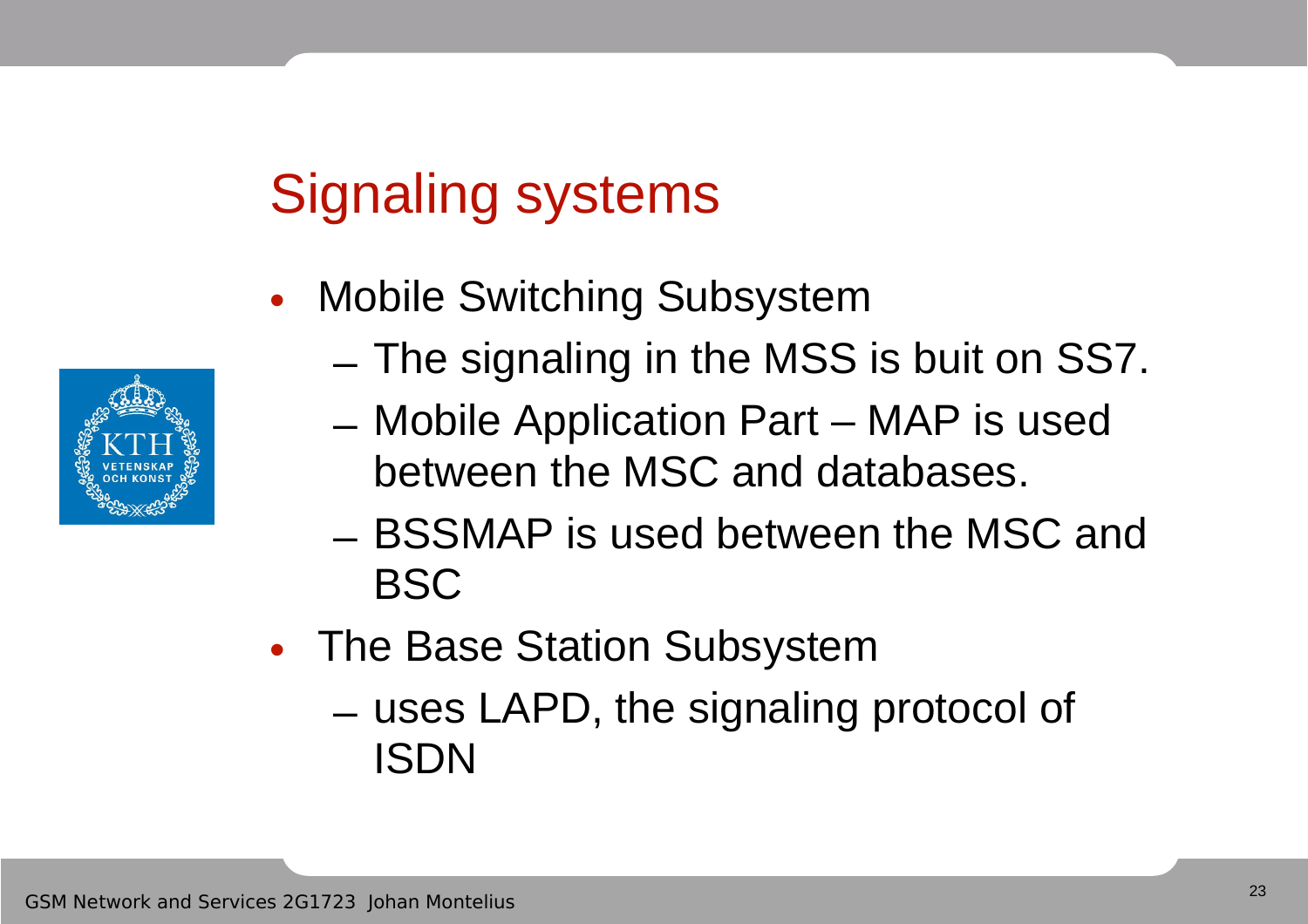# **Signaling**



- The mobile Station commuincates with
	- The BTS for Radio Resources, RR
	- The BSC for Radio Resources, RR
	- The MSC for Call Control. CC, and Mobility Management, MM
- The BSC and BTS communicate using – BTS Management, BTSM
- The MSC and BSC communicate using – BSS MAP